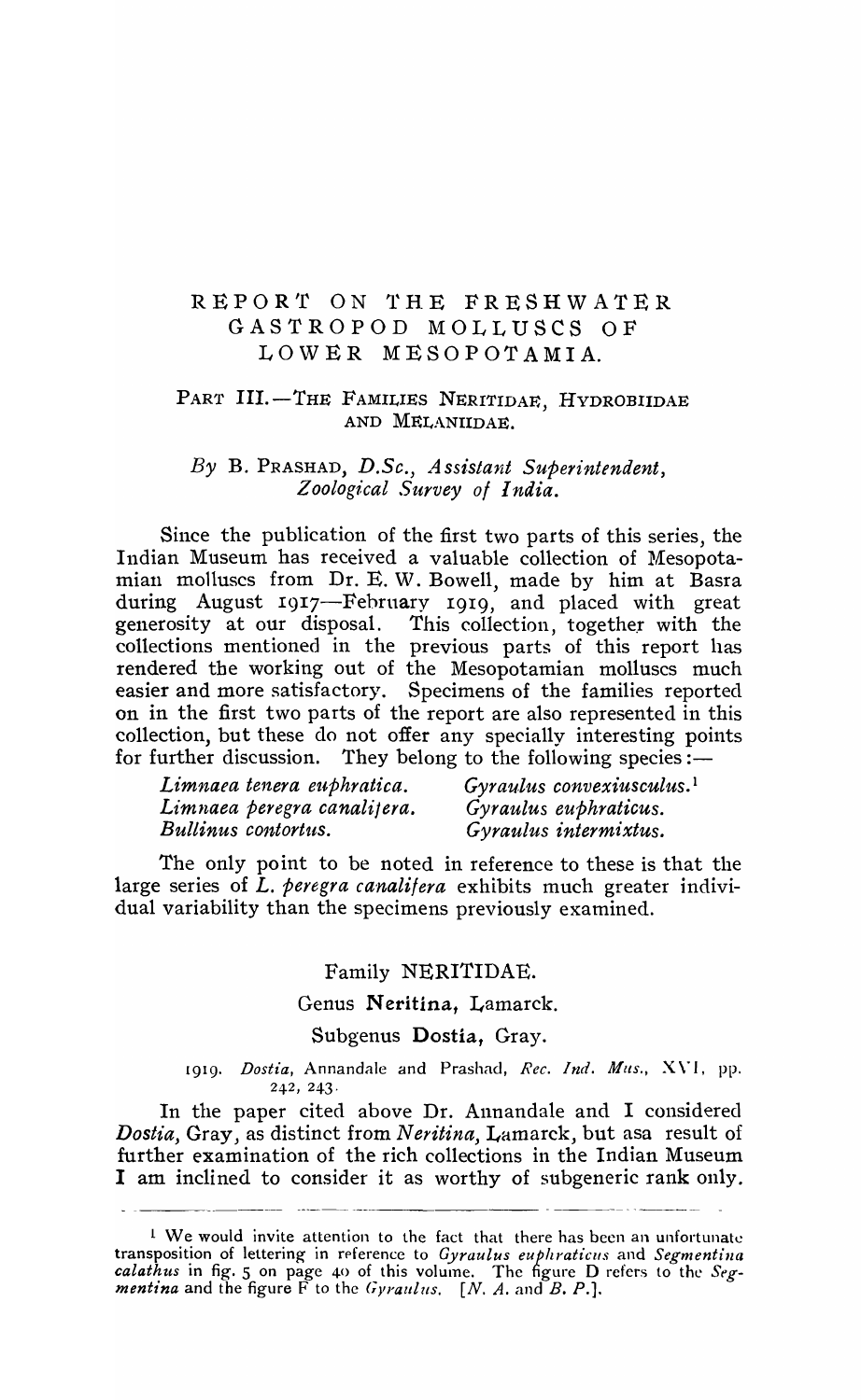In the Mesopotamian collection before me it is represented by Mousson's species N. *schlaeflii* which was originally described from the Persian Gulf.

## Neritina schlaeflii, Mousson.

- *1874. Neritina (Mitrula) schlaeJlii,* Mousson, *Journ. Conchyliol.*   $XXII$ , pp. 49, 50.
- 1874. *Neritina crepidularia?* var. *Schlaeflii*, von Martens, *Vorder Asiat. Conchyl.,* pp. 44, 67, 124.
- 1879. Neritina crepidularia (in part), von Martens, in Chemnitz, *Conch.·Cab .. Neritina,* pp. 37-45, pl. vii, figs. 9-1 I.

This species was described by Mousson from shells collected on the island of "Ghaes" in the Persian Gulf. He noted the resemblance between it and the Oriental species, N. *crepidularia*  and N *depressa*, but considered it distinct from either owing to the much smaller size of the shell, the much less convex and laterally compressed dorsal surface, in the spire being more recurved and flattened, the nucleus being more prominent and in having a much smaller though comparatively more elongate mouth-opening. According to von Martens, it is only a variety of N. *crepi4ularia,* but the two Mesopotamian specimens collected by Dr. Bowell at Basra leave no doubt in my mind that it is specifically distinct.

The Mesopotamian specimens have a purplish background with a large number of irregular white spots resulting in a network of rather broad purple lines surrounding the white spots; near the margins of the shell it assumes a blackish tint owing to the darkness of the ground colour and absence of the white spots.

Through the kindness of Major Froilano de Mello of the Portuguese Medical Service in Goa, the Indian Museum has received a specimen of this species from near Goa on the west coast of Peninsular India. This specimen is of a uniform dark brown colour. This record greatly extends the range of N *schlaeflii.* 

## Subgenus Neritaea. Roth.

1879. Neritaea, von Martens, op. cit., p. 16.

- 18*99. Neritina (Neritaea),* Kobelt in Rossmassler's *Icon. Land. -u. Sussw.-Moll.* (n. f.) VIII, p. 1.
- 1913. Theodoxis, Preston, *Journ. As. Soc. Bengal*, IX, pp. 470, 471.
- *1915. Theodoxis,* Preston, *Faun. Brit. Ind. Freshw.-Moll.,* p. 5.

In his monograph of the genus *N eritina,* von Martens divided it into six subgenera, and included the species dealt with here in the subgenus *Neritaea*, Roth. This subgenus he further subdivided into eight groups according to the shape, sculpture, etc., of the shell. In the synopsis of these groups he included N *1'ordani*  and the other Mesopotamian species of the genus in the group Pictae, but further on in the descriptive part of his monograph included them in the account of the group Semicirculatae. This is evidently a mistake since the group Semicirculatae is confined to Central America and South Africa, while the Pictae group is found in the tropical and subtropical regions of Asia, Africa and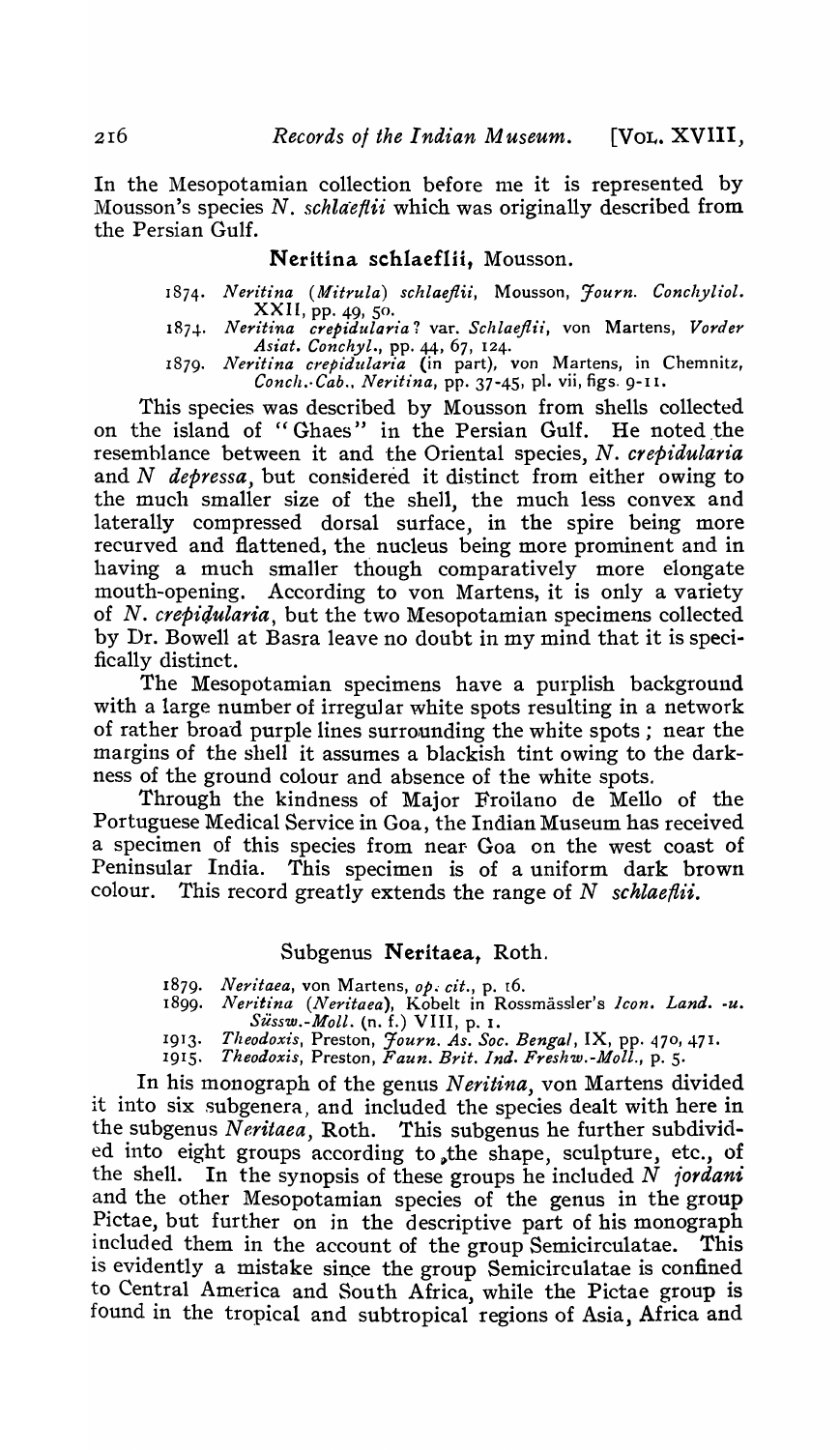America. Moreover the structural characters of N. *jordani* and its allies do not justify their inclusion in the group Semicirculatae.

Preston, following Locard<sup>1</sup> and Dautzenberg,<sup>2</sup> assigns these species to the genus or subgenus *Theodoxis* or rather *Theodoxus*, Montfort. This is certainly wrong, since Montfort's name *Theodox'les,* as both von Martens and Kobelt have shown, should be reserved for the Palaearctic species of the *fluviatilis* type; the shells of the *jordani* type being included in the subgenus Neri*taea,* Roth.

Dr. Annandale recorded four species of the genus *Neritina*  'from' Lower Mesopotamia. I have, however, found specimens of another in the collections made by Dr. Bowell at Basra. This form *(N. macrii* var. *michoni)* was only known hitherto from Syria and Palestine.

## Neritina mesopotamica (Mousson). Martens.

- *1874. Neritlna meridiollalis,* var. *Mesopotamica,* l\10usson, *Ope cit.,* p. ~6.
- 1874. Neritina anatolica, var. Mesopotamica, v. Martens, op. cit., pp. 33, 34, pI. v, fig. 42.
- 1879. Neritina mesopotamica, v. Martens, op. cit., pp. 90, 91, pl. xiii, figs. 20, 21.
- 1899. Neritina mesopotamica, Kobelt, op. cit., p. 4, pl. ccxi, fig. 1325.

Mousson confused this species with the Sicilian N. *1neridionalis* and gave a very incomplete description of his new variety *mesopotarnica.* The same form was also described in the same year by von Martens under the saine name as Mousson's, but apparently in ignorance of his work. Von Martens considered it to be a form of *N. anatolica,* but published a full description and a good figure, and also compared the variety with the species N. michoni and N. *bellardii*. Later in his monograph of the genus he -considered it to be a species distinct from N. *anatolica* and worthy of specific rank. I have compared the single Mesopotamian specimen before me with specimens of *N. macrii*, var. *michoni*, from Palestine and Mesopotamia and with those of N. *anatolica,*  var. *bellardii,* from Damascus, and am of opinion that the species, as von Martens decided, is distinct from either.

The single Mesopotamian specimen was collected by Dr. Boulenger on the banks of the Khandag creek, Basra. The spire of this specimen is not so prominent as is shown in von Marten's figures, but in other respects closely agrees with his figures and description. The inner lip is straight and has minute denticulations on its inner border.

#### Neritina macrii, var. michoni (Bourg.).

1879. Neritina Macrii, var. michoni, von Martens, op. cit., pp. 88-90, pI. iv, figs. 11-13 and pI. xiii, figs. 27-29.

<sup>1</sup>*Arch.* IIlus. *Hist. Nat. Lyon,* III, p. 231 (1883).

<sup>&</sup>lt;sup>2</sup> Rev. Biol. Nord. France, VI, p. 340 (1894).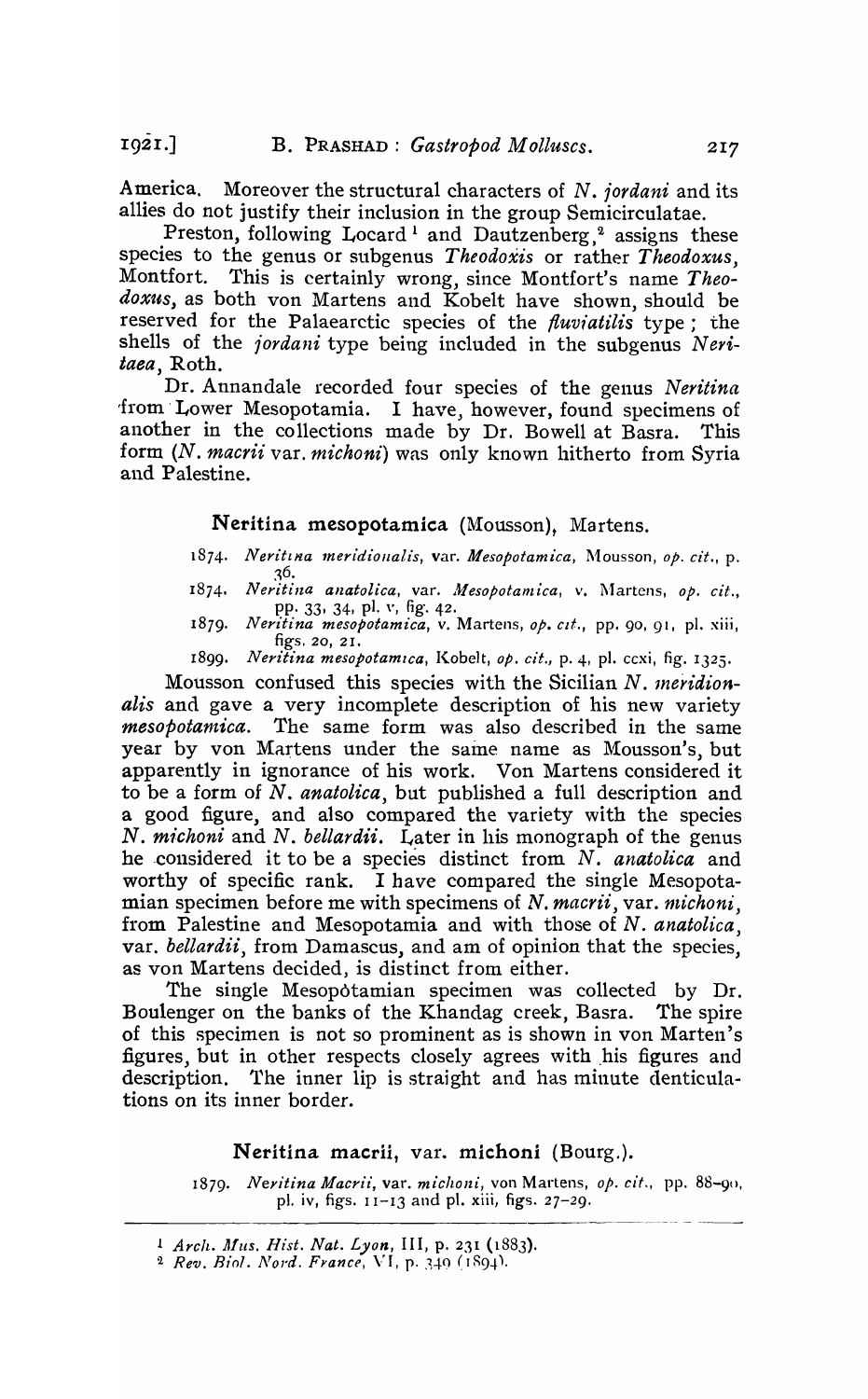- *1883. Theodoxis miclzoni,* Locard, *Arch. Mus. Rist. Nat. Lyon,* III, pp. 232, 233·
- 1894. *Neritina (Theodoxia) michoni*, Dautzenberg, Rev. Biol. Nord. *France*, VI, pp. 351, 352.
- 1913. *Theodoxis michoni*, Preston, *op. cit* p. 471.

There has been a great deal of confusion in literature as to the exact status of this form. Von Martens, who gives complete references to previous literature, was the first to recognize its relationship with N *macrii*, Recluz, but in later works Locard, Dautzenberg and Preston have treated the species as distinct, and as belonging to the subgenus or genus *Theodoxis.* This view, as I have pointed out above, is not correct and the species should be assigned to the genus *N eritina* and the subgenus *N eritaea.* Kobelt <sup>I</sup> in his account of N *macrii* says, "Martens hat Neritina karasuna und *michonii* mit *macrii* vereinigt, und zwar mit Recht," and therefore includes *michoni* only as a synonym of N *macrii*. However, owing to the differences bet\veen the typical N. *macrii*  and the form *michoni* I consider the latter as a distinct variety of the species.

The shells of this variety are less ovate than the typical form, have the spire a little more pronounced, the suture more impressed, the outer lip of the aperture extending much further over the columellar region, a relatively broader and more flat columellar region and the mouth shorter but broader.

In the Mesopotamian collections there are five specimens of this form, four collected by Dr. Bowell at Basra and the fifth from the Khandag creek, collected by Dr. Boulenger.

It may also be pointed out here that some of the specimens, collected by Dr. Annandale from the exit of the R: Jordan, Palestine, were described by Preston as being of an intermediate character between N. *michoni* and N *jordani.* I have examined these specimens but can find no resemblances between them and  $N$ . *jordani* except for their colouration. This point is considered further under N. jordani.

## Neritina jordani, Sowerby.

- 1861. Neritina jordani, and var. *turris*, Mousson, *Vierteljahrsschr. Naturf. Ges. Zurich* VI, pp. 151-152.
- 1879. Neritina jordani, von Martens, op. cit., pp. 84-86, pl. ii, figs. 14-16.
- 1883. *Theodoxia jordani*, Locard, *op. cit.*, pp. 231, 232.<br>1894. Neritina (Theodoxia) jordani, with var. aberrans
- $Neritina$  (*Theodoxia*) jordani, with var. *aberrans*, Dautzenberg, *op.* dt., pp. 349, 350 •
- 1899. *Neritina jordani*, var. *turris*, Kobelt, *op. cit.*, pp. 2, 3, pl. ccxi, figs. 1319, 1320.
- 191*3. l'heodoxis jordani,* Preston, *op. cit.,* p. 470.
- 1918. *Neritina jordani, Annandale, Rec. Ind. Mus.* XV, p. 162.

Dr. Annandale recorded the occurrence of this species in Mesopotamia from specimens sent to him from Nasariyeh. Since then we have received several shells from Basra collected by Dr. Bowell. This large series, together with the Palestine shells

<sup>!</sup> Rossmassler's *Icon. Land.- u. Siissw. Moll.* (n. f.) VIII, p. 5.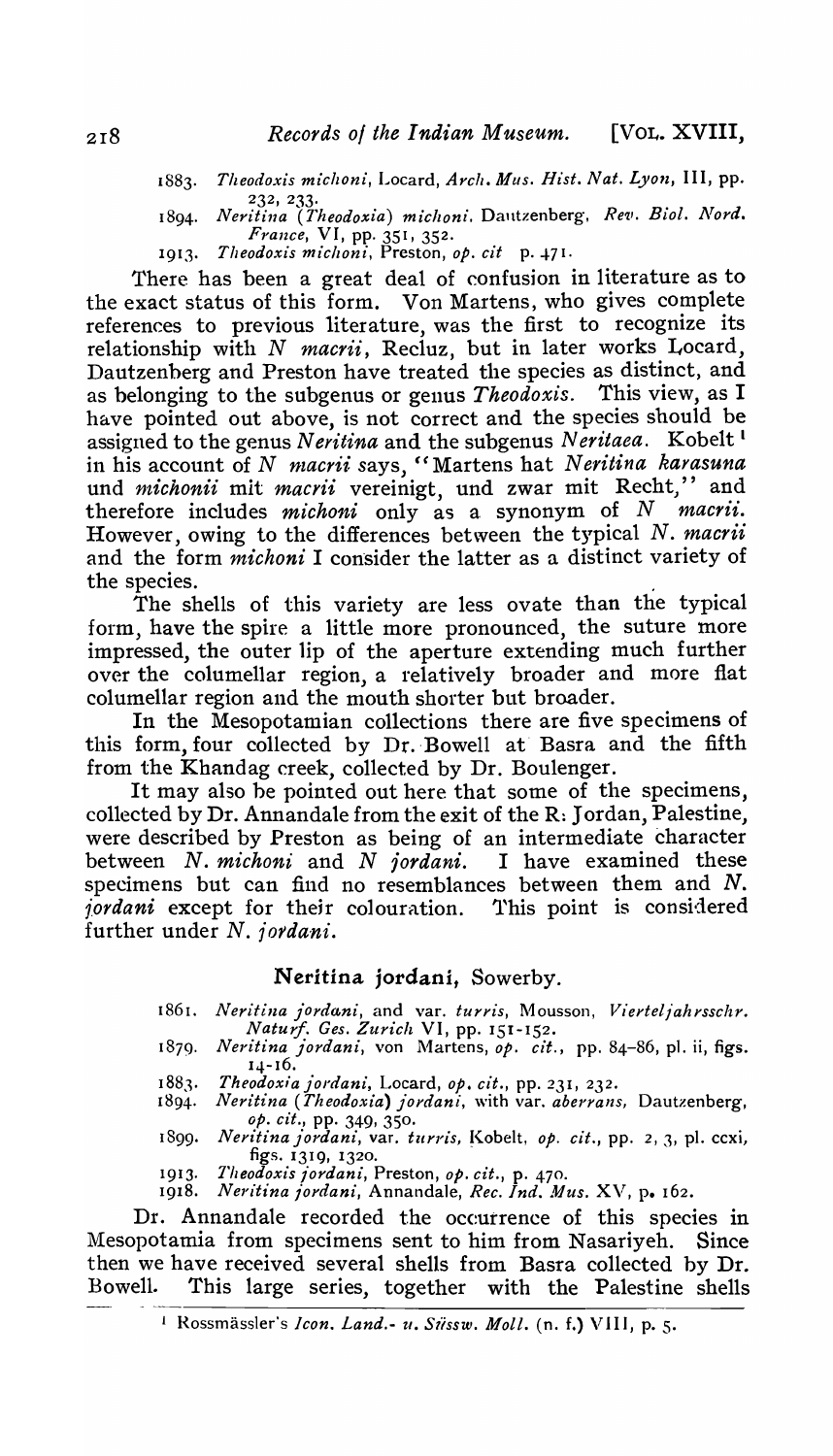already in the Indian Museum, makes it possible to discuss the individual variation in form and colour.

Sowerby<sup>1</sup> figures three shells of what he calls the three varieties of *N. jordani*, without indicating a typical form; his figures also are very poor. Reeve's<sup>4</sup> figures show a rather ovoid shell Reeve's<sup>\$</sup> figures show a rather ovoid shell with a relatively small and scarcely exserted spire and with the body-whorl nearly smooth or with only a slight constriction on it. Mousson did not figure the shells he examined, but described a new variety under the name *turris,* which he distinguished from the typical form by its much larger size, more elevated apex, which makes the shell almost subcylindrical in shape, and by the bodywhorl having a more prominent constriction. The figure of the typical form, the only one illustrated in von Marten's monograph, differs from that of Reeve's in having a comparatively shorter but more prominent spire, the columellar border narrower, the mouth relatively smaller and the constriction on the body-whorl much more pronounced. Dautzenberg, who followed Locard as to nomenclature, added a new variety *(aberrans)*, which, according to him, is distinguished by the almost complete absence of the constriction on the body-whorl and by its variable but different colouration. Kobelt has given good figures of the typical form and of var. *turris*, Mousson. His figure of the typical form is quite similar to that of von Martens. Preston does not add any notes on the specimens examined by him, but says in his account of  $T$  *michoni* that some of the specimens of this species link up the two species, T *iordani*  and T *michoni,* and that these two are probably extreme forms of the same species only. Annandale, however, refers to some of the shells from Palestine and reported on by Preston as belonging to the var. *turris* of Mousson. In view of the above remarks it is clear that we have to deal with three forms. (i) N. *lordani S.s.*  which von Martens' and Kohelt's figures may be taken to represent, and which appears to be a true lake-form occurring in the Lake of Tiberias and probably in the Lake of Homs. (ii) N. *jordani*, var. turris, described by Mousson and of which Kobelt's figure is a good representation. This forni is stated to have been taken in the Lake of Tiberias, but the exact biological conditions under which it was found are not stated by either Mousson or Kobelt. In Dr. Annandale's collections and those of the late Dr. Anderson from those areas the form is only represented in the collections from the exit of the River Jordan. The form is probably a true stream phase. (iii) N *jordani,* var. *aberrans,* described by Dautzenberg, but of which no figures have been published. The type specimens of this form were collected in the Lake of Homs and all the specimens from Mesopotamia in my opinion belong to it. This form appears to be confined to closed or slow-running waters.

The three phases discussed above may be distinguished by the following key : $-$ 

*l* Conchological illustrations. Neritina, pp. 4, 6, fig. 49 (18.41).

<sup>&</sup>lt;sup>2</sup> Conch. *Icon.*, Neritina, species 120 (1856).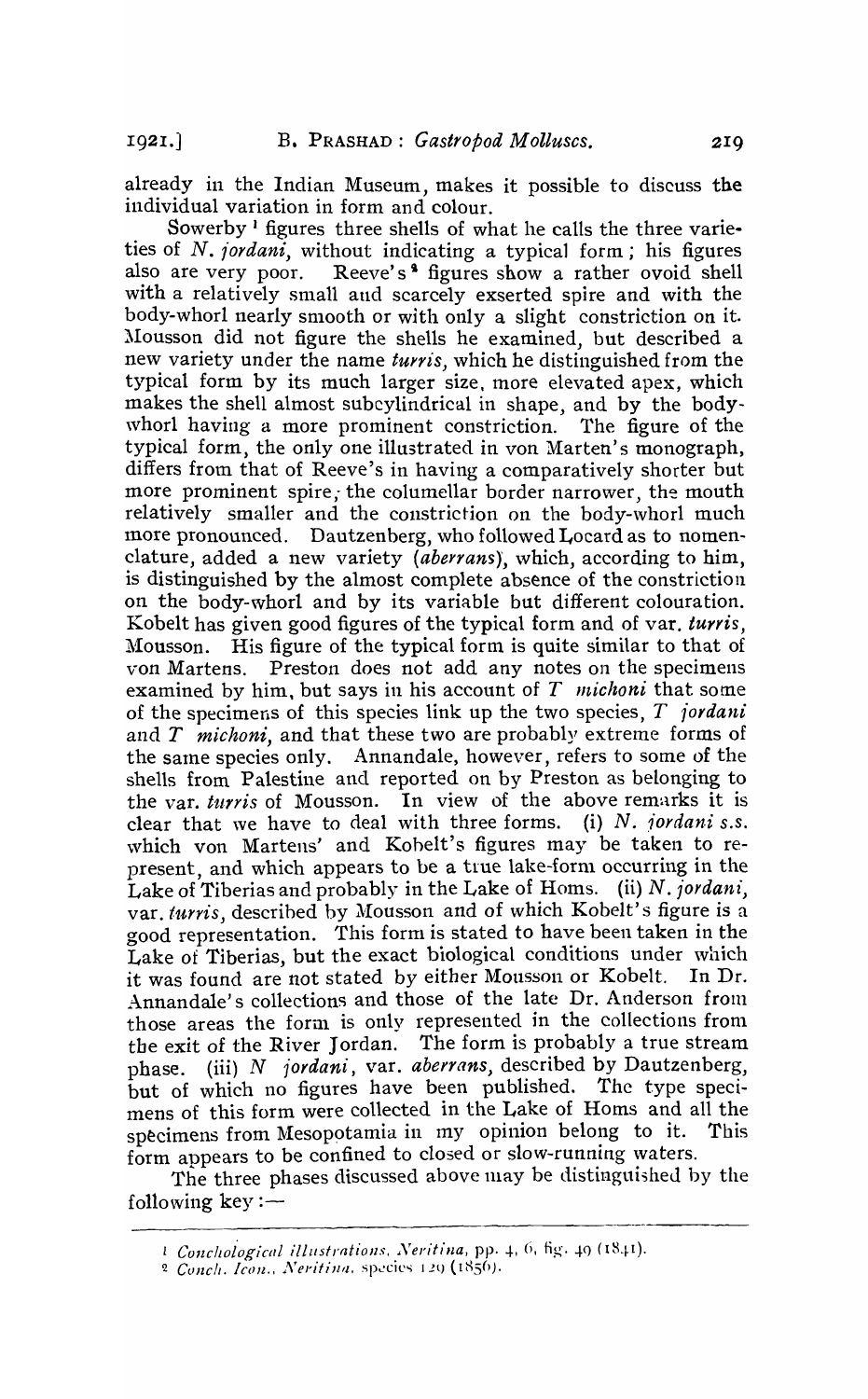I. Shell with a distinct transverse constriction on the bodv·whorl.

A. Shell not more than 8 mm. in maximum diame-<br>ter; more or less ovoidal in shape

- B. Shell measuring up to 15 mm. in maximum diameter; almost subcylindrical in shape and with the constriction of the body-whorl better marked than in the typical form
- II. Shell with the body-whorl almost smooth or with only a faint transverse constriction across it ... N. jordani, var.

The major part of the Palestine collection reported on by Preston and the shells from the Lake of Tiberias from the late Dr. Anderson's collection belong to the typical form (fig. 1a). They have the shell of an ovato·conical form with a prominent spire and a distinct though not very deep constriction across the



1.

FIG. *1.-Neritina jordani*, Sowerby.

*a.* Shell of the typical form from Palestine.

*b.* Shell of Mousson's \'ar. *tllYl'is* from River Jordan.

*c.* Shell of var. *aberrans*, Dautzenberg, from Mesopotamia.

body-whorl. The colouration is variable. Most of the specimens have zigzag vertical stripes of a red, chocolate or dark brown colour alternating with white stripes of the same shape, in a few cases the stripes coalesce here and there to produce a reticulate pattern; still further, a few have a uniform dark-brown or black colour with only a few pale spots. The specimens which Preston regarded as being of an intermediate character between his  $T$  $michoni$  and  $T$  *jordani* are no more than uniformly coloured specimens of this form of N jordani and have no relationship with  $N$  *macrii*, var. *michoni*.

The var. turris of Mousson (fig. 1b) is, as I have stated above. represented by specimens from the River Jordan only. These are much larger, of a subcylindrical shape, have a much less prominent spire and the constriction on the body-whorl is much more impressed. In colour the shells show great variation; the stripes are of various colours as in the typical form but are narrower and

[VOL. XVIII,

*N,. jOl'dan£ typica,* 

N. jordani, var. turris.

 $aberrans.$ 

220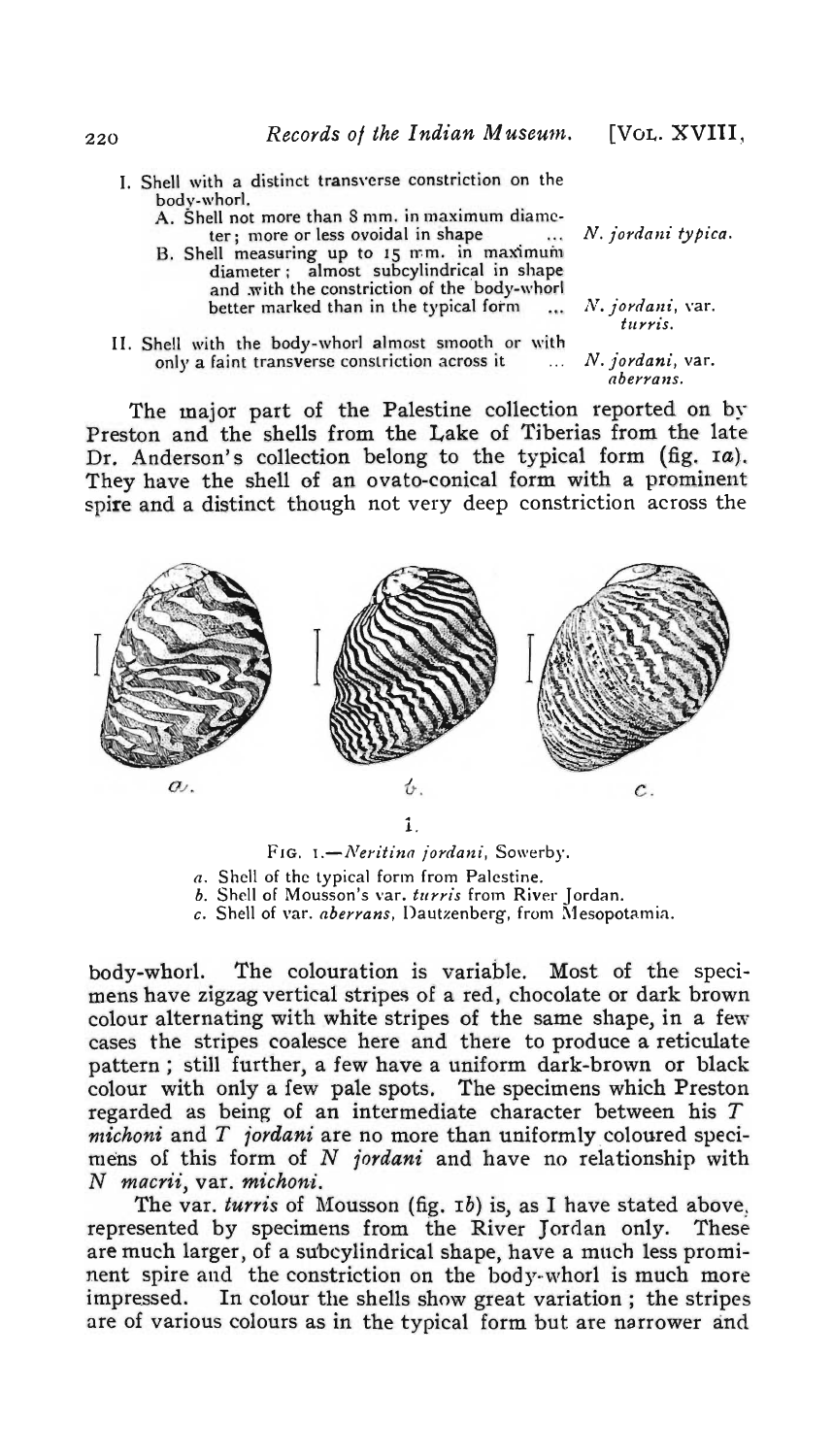much closer; a reticulate pattern is also formed in some cases by the fusion of the stripes with one another.

I assign all the Mesopotamian specimens to the var. *aberrans,*  Dautzenberg (fig. 1c.), since the constriction on the body-whorl in most cases is quite absent or only faintly indicated. The specimens are, further, less elongate than the typical form and have a comparatively broader columellar area. The colouration is very variable. In some cases the shells are uniformly dark-brown or black, in others they have purple, red, chocolate or brownish wavy stripes alternating with much broader white stripes, while most of them show a distinct network of white spots alternating with coloured ones, the latter formed by the fusion of the stripes with one another. Most of the specimens are of a smaller size than those of the typical form.

#### Family HYDROBIIDAE.

Specimens of the genera *Tricula*, Bithynia and Amnicola *(Alocinma)* are represented in the Mesopotamian collections before me. Dr. Annandale (loc. cit., p. 163) assigned an imperfect shell from Nasariyeh to the genus *Lithoglyphus*, Mühl., with some doubt. I have examined this specimen and agree with Dr. Annz. dale in considering it as possibly belonging to the genus *Lithoglyphus,* but. it is too imperfect for a precise diagnosis.

#### Genus Tricula, Benson.

- 1843. Tricula, Benson, Cal. Journ. Nat. Hist., p. 467.<br>1851. Bithinella, Moquin Tandon, Journ. Concliviol.
- 1851. *Bithinella, Moquin Tandon, Journ. Conchyliol.* II, p. 239.
- ISS?. *Paludina* (in part), Kiister, MarL, Chemn. *Conch.-Cab., Pall/ dina, etc.,* p. I. '
- 1856. *Bythinella, Moquin Tandon, Hist. Moll. Terr.-Fluv. France,* p·516. *1858. T1'icula,* H. and A. Adams, *Gen. Rec. jUoll.* I, p. 306, pI. xxxii,
- figs.  $5, 5a, 5b$ .
- 1862. Tricula, Benson, *Ann. Mag. Nat. Hist.* X, pp. 415, 416.
- *1863. Paludinella* (in part), Frauenfeld, *Ver/l. Zool.-bot. Ges. IViell.*  XIII, p. 199.
- 1885. Tricula and *Hydrobia* subgen. *Bythinella* (in part), Nevill, Hand-List. Moll. Ind. Mus. II, pp. 62, and 49 respectively.
- *1887. Trieula,* Fischer, *Man. Conchyliol.,* p. 727.
- *Bythinella*, Kobelt, Rossmässler. Icon. Eur. Moll. (n. s.), V. pp. 36,37.
- *1915. Trieula,* Preston, *Faun. Brit. Ind. Freshw.-Moll.* p. oS.

I have carefully compared shells of the Himalayan species *Tricula montana*, on which Benson founded his genus, with those of certain European species assigned by most recent authors to *Bithinella*, Moquin Tandon, and can find no generic difference. Kobelt's figures of the various species of *Bithinella*, moreover, strongly support the view that the two are identical. A short review of the' confusion th'at has existed in literature regarding the exact status of the genus *Tricula* may be given before considering the question of its synonymy.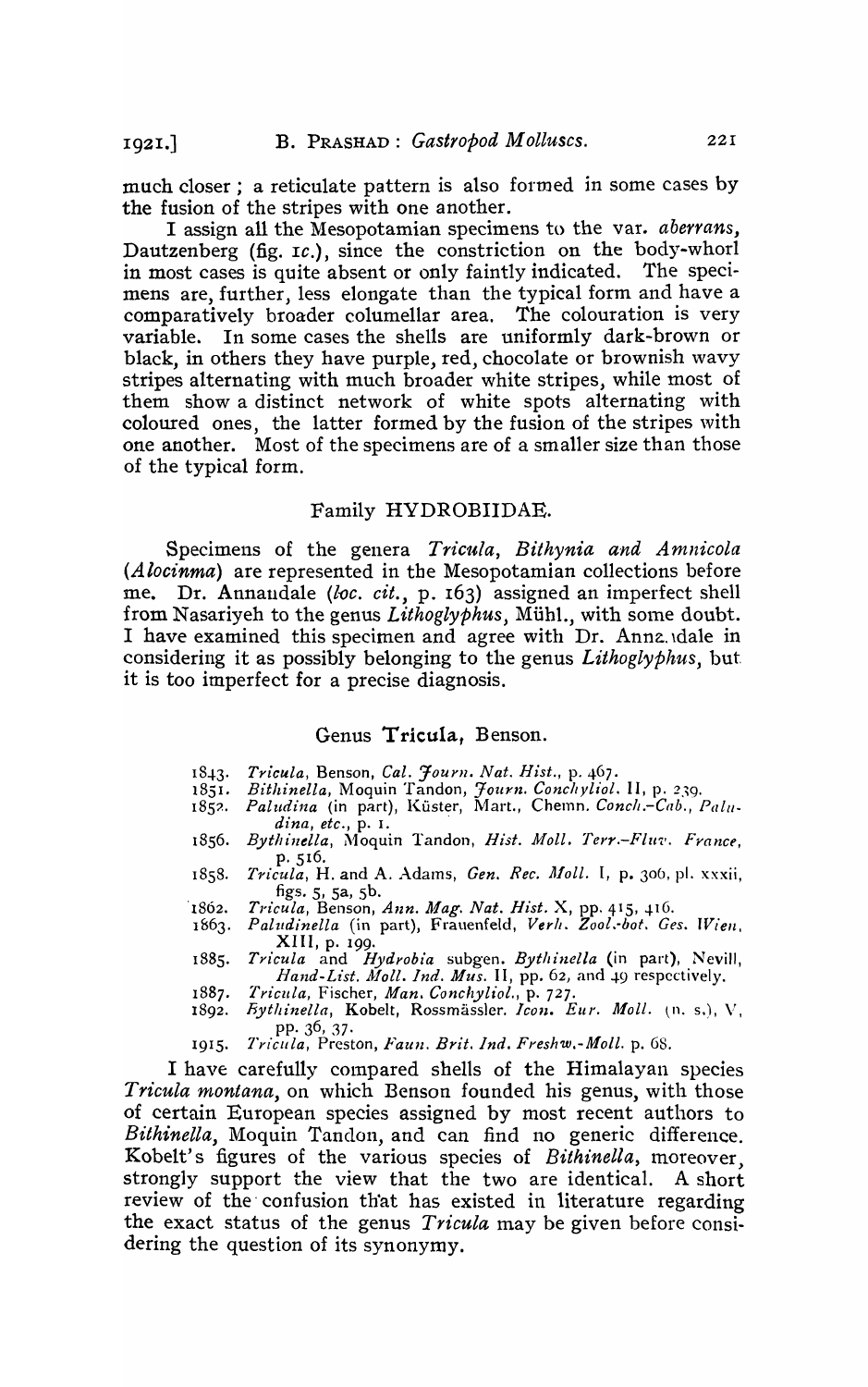Benson in his original description described the genus as belonging to the Melaniidae, basing his argument partly on shellcharacters, which according to him showed the same relationships to *Melania s.s.* as "certain Egyptian and Syrian species of *Palu*domus'' bore to that genus; and partly on anatomical grounds, the animal being, according to him, *Melania-like.* In tbis supposition he was followed by Gray and H. and A. Adams, but Brot in his revision of the Melaniidae, differing from them, stated that the genus was probably referrable to the Paludinidae. Benson in his subsequent work slightly elaborated his original arguments, and considered Brot's position untenable owing to the "very fundamental difference between the concentric operculum of *Paludina*  and the subspiral one of *Trieula"* ; he again laid stress on the resemblance of the animal of *Trieula* to that of *Melania.* Stimpson, Stoliczka, Blanford and Nevill considered *Tricula* to be a Rissoid genus. Fischer in doubtfully placing it amongst the Hydrobiidae compared it with *Acicula*, a genus of land-molluscs, and remarked, "La classification de ce genre est embarrassante." He had, however, come to a nearly cotrect conclusion. Preston followed him in assigning *Tricula* to the Hydrobiidae, or what<br>he calls Paludestrinidae. I have pointed out above the resem-I have pointed out above the resemblance. between the shell of *T 1nontana* and that of the various species assigned to the genus *Bithinella*. The resemblance between its animal and that of the genus *Melania*, on which Benson laid so much stress, is only superficial and his own description does not show any differences bet\veen the animal of *Tricula* and that of any other Hydrobiid. Assuming, therefore, that the genus is a true Hydrobiid and that there is no difference between it and the genus *Bithinella*, Moquin Tandon, the name *Tricula*, Benson will have priority over Moquin Tandon's.

It may be noted here that the Indian brackish-water species referred to as *Bithinella miliacea* in a recent paper 1 by Dr. Annandale and nryself is not assignable to the genus *Trieula,* but has relationships- with the genus *Stenothyra,* Benson.

I have here to express my indebtedness to Dr. N. Annandale for pointing out to me the exact status of the genus  $Tricula$  and for the help he has so generously given me in clearing up its synonymy.

# Tricula palmyrae (Dautzenberg).

1918. *Bithinella palmyrae*, Annandale, op. cit., p. 162.

The only specimens of this species are the shells referred to in Dr. Annandale's paper cited above. I have carefully compared them with Dautzenberg's description and figure of the species and can find no differences.

# Genus Bithynia, Gray.

In the Mesopotamian collection this genus is represented by two species: (i) *B. badiella,* a species common in Palestine and

<sup>1</sup> Rec. Ind. Mus., XVI, p. 248 (1919).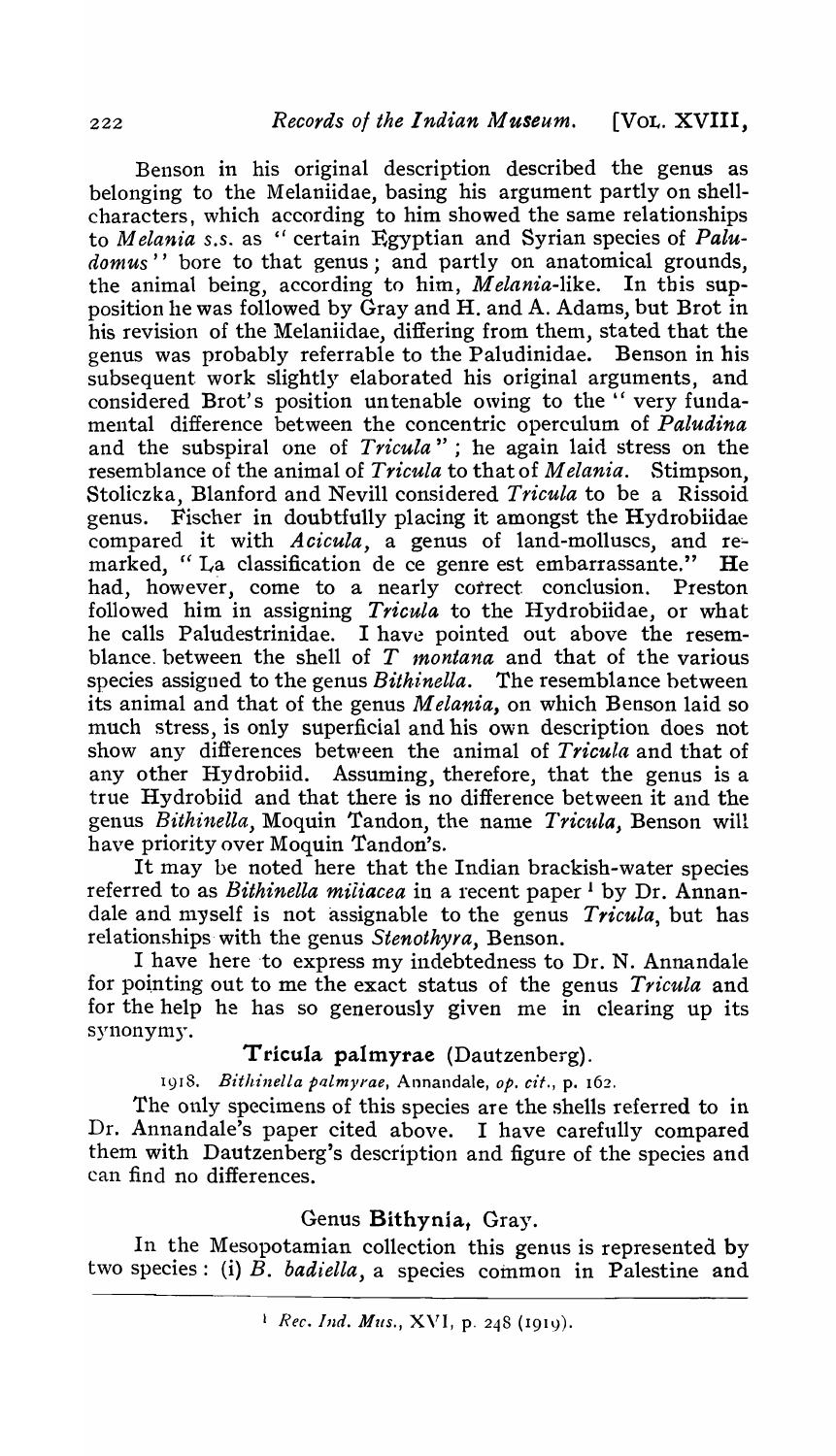Syria and recently recorded by Dr. Annandale from Mesopotamia and (ii) *B. rubens,* a species widely distributed in Italy, Sardinia, Greece, Algeria, Syria and probably in Upper Mesopotamia.

## Bithynia badiella, Parreyss.

### 1919. *Bithynia badiella,* Annandale, *op. cit.,* p. 162.

In addition to the specimens reported on by Dr. Annandale there is a shell in the collection made by Dr. C. L. Boulenger from the area between Nasiriyeh and Hama Lake, Lower Mesopotamia. These specimens agree closely with the specimens from Palestine and Syria in the Indian Museum collection.

### Bithynia rubens (Menke).

1892. *Bithynia "ltbens,* Kobelt, *op. cit.,* pp. 70, 71, pI. cxxxvii, fig. 866. Specimens of this very variable species collected by Dr. Boulenger and Dr. Bowell at Basra agree with Kobelt's figures and with the specimens in the Indian Museum collection from Damascus.

Nevill  $\frac{1}{2}$  gave names to a number of well characterized forms of the species from various localities and the specimens he marked are in the collection of the Indian Museum. As he did not describe these forms and some of them have since been described by Preston under other names, Nevill's names will have to be taken as *nomina nuda* only, but the whole question is too complicated tn be dealt with here.

Genus Amnicola, Gould and Haldemann.

Subgenus Alocinma, Annandale and Prashad.

1919. *Alocinma*, Annandale and Prashad, Rec. Ind. Mus., XVIII, pp. 23,24·

1920. *Alocinma*, Annandale *Rec. Ind. Mus.*, XIX, pp. 42, 43.

Dr. Annandale and I recently proposed this subgenus for certain Indian and Persian species hitherto assigned to the genera *Bithynia* and *Amnicola*. We regarded this subgenus as being of an intermediate character between *Amnicola* s.s. and *Pseudamnicola*, both of which also must be considered as subgenera only. Recently Dr. Annandale has pointed out that " *Bythinia ejecta*," a species described by Mousson from Lower Mesopotamia, also belongs to this subgenus.

#### Amnicola (Alocinma) ejecta (Mousson).

1874. Bythinia ejecta, Mousson, op. cit., p. 46.

A few of the specimens in Dr. Boulenger's collection from the banks of the Euphrates at Nasiriyeh and at Feluja agree with Mousson's description and are, therefore, assigned to his species.

*Hand-List Moll. Ind. Mus.*, *II*, pp. 40, 41 (1885).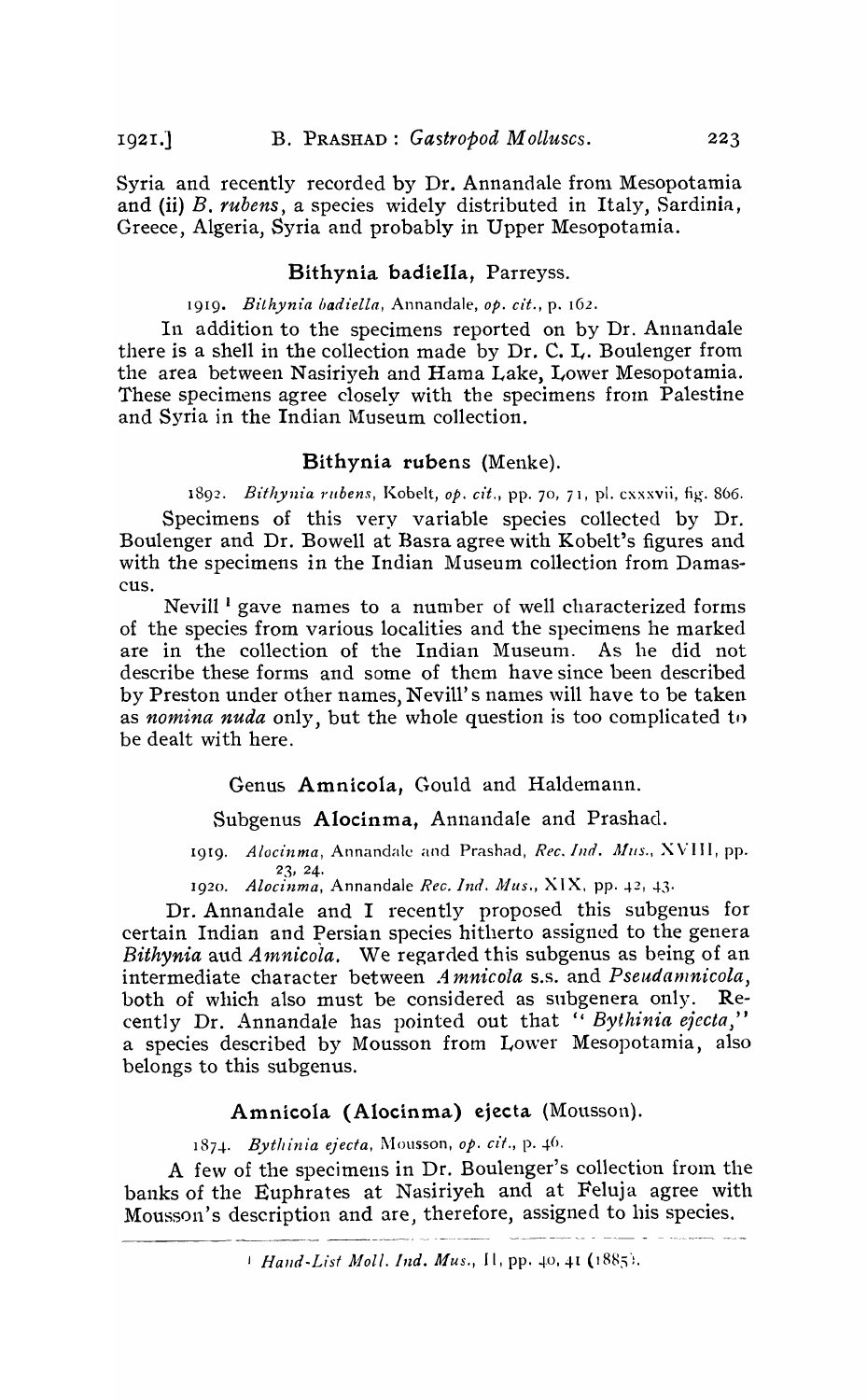At the end of his description of the species he adds the following: "D'après la forme de l'ouverture et surtout du bord, que est obtus à sa terminaison, je considère cette espèce comme une Bythinie, bien que l'opercule manque et que sa petitesse rappelle plutôt les Amnicoles." It is clear from this quotation that Mousson was not quite definite about the generic position of his form. The specimens before me, however, leave no doubt that the species. B. *ejecta,* Mousson, as was considered by Dr. Annandale, is not a member of the genus *Bithynia,* Gray, but belongs to our new subgenus *Alocinma.* 



FIG. *2.-Amnieola (Aloeinma) ejecta* (Mousson) from the banks of the Euphrates at Nasiriyeh.

# Family MELANIIDAE.

# Genus MeIanoides, Olivier.

## Melanoides tuberculata (Miiller).

- 1874. *Melania tuberculata, Mousson, op. cit.,* pp. 47, 48.
- 1887. Melania tuberculata, Schepmann and Snellmann, Moll. in Veth. *Mid.-Sum. Reiz.*  $\partial nd$ *. Sumatra-Exped.*, pp. 16, 17, pl. iii, maa:-5am: 1:012
- 1919. *Melanoz'des tubereulata,* Annandale and Prashad, *Bee. Ind. Mus.,*  XVIII, pp. 31, 32, pl. vi, fig.·J.

In the paper cited above Dr. Annandale and I have given the diagnostic characters of this widely distributed and very variable species. The radula of the mollusc had been figured by us previously in another paper.<sup>1</sup> Schepmann had previously figured and descrihed the radula of the Sumatran form in the obscure publication cited above. The two differ from one another, but the differences are more apparent than real, being due mainly to different views of the teeth having been figured; other differences in the number of denticulations are only of the nature of a variation exhibited by the species.

1 Annandale and Prashad, *Ree. Ind. Alus.,* XVI, p. 146, pI. v, fig. 5 (1919).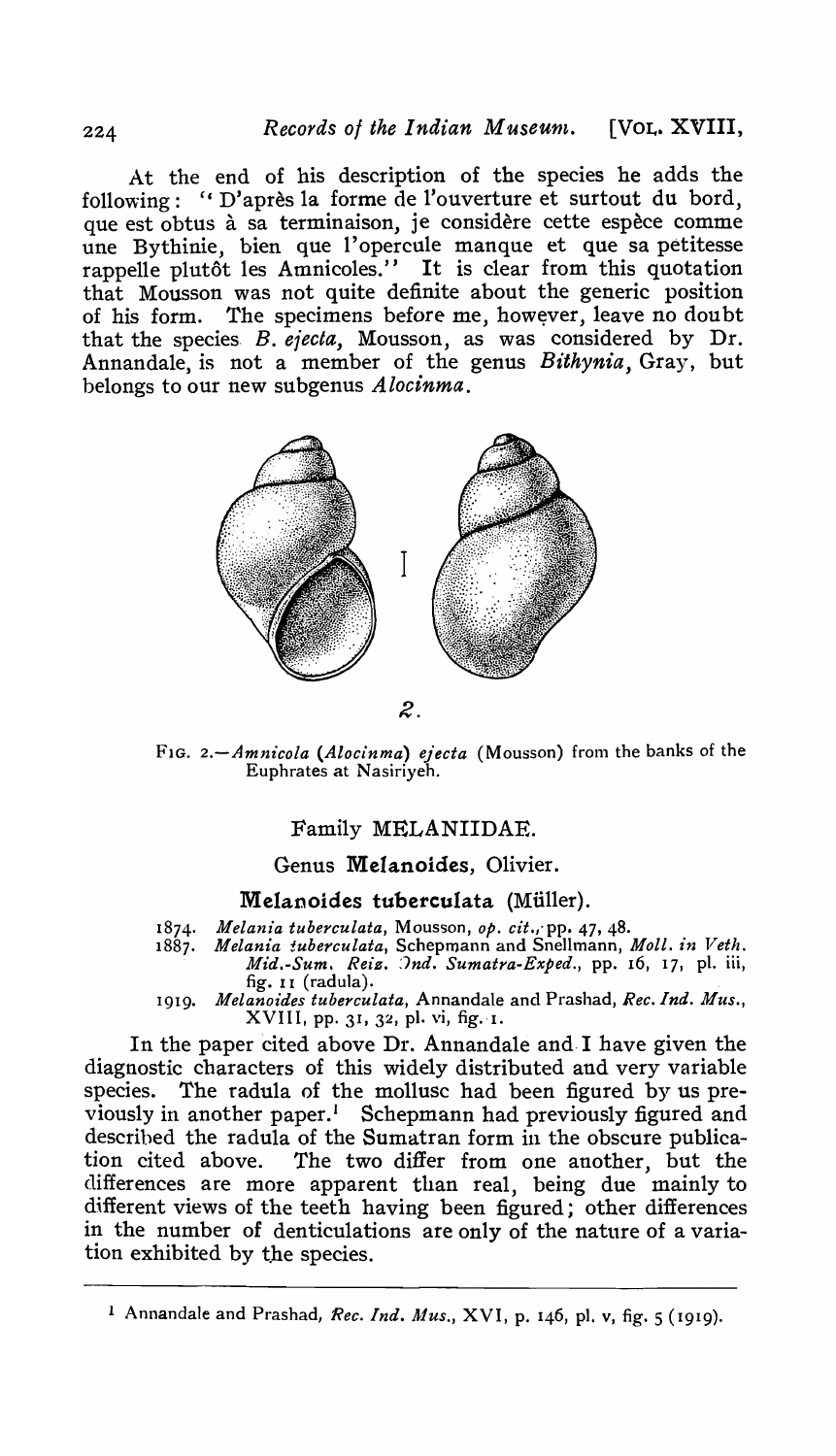The species is represented in the Mesopotamian collection by a large number of dry shells from Basra and a few preserved in spirit from the banks of the Euphrates. Most of the specimens are rather small but a few measuring up to 35 mm. in length are also represented.

#### Melanoides pyramis, var. flavida (Nevill).

#### 1919. *Melanoides pyramis var. flavida*, Annandale and Prashad, op. *cit.,* pp. 34, 35.

In the paper cited above we referred to a rather dark specimen of this form collected by Dr. C. I.. Boulenger from the flooded area near Khandag creek, Basra, Lower Mesopotamia. This specimen agrees in all particulars with the specimens from the Persian frontier and Baluchistan, but is darker in colour. It measures  $27.5$  mm. in length by 9.9 mm. in breadth, the aperture measures 9-8 mm. by 5'7 mm.

#### Genus Melanopsis, Férussac.

#### Melanopsis nodosa, Férussac.

187..f.. *Mela1zopsis nodosa,* Mousson, *Journ. Conchyliol.* XXI I, p. 48.

1874. Melanopsis nodosa, Brot, "Die Melaniaceen" in Chemnitz, Conch.-Cab. (ed. Küster), p. 432, pl. xvi, figs. 17-24 (in part). 1918. *Melanopsis nodosa*, Annandale, *Rec Ind. Mus.*, XV, p. 163.

The species was recorded by Mousson from the Euphrates and the Tigris below Mosul on the basis of the collections made by Dr. A. Schlaefli in this region, and Annandale has recently recorded its occurrence in Lower Mesopotamia.

In the collections made by Dr. C. L. Boulenger and Dr. E.W Bowell the species is represented by a large number of shells from Nasariyeh and from Khandag creek, Basra. All the specimens are of the typical *nodosa-type* and none belong to Mousson's var. *moderata,* described in his paper cited above. Most of the specimens are quite fresh and distinctly show the three rows of large tubercles on the body-whorl—a characteristic of this species.

The specimens vary in colour from chestnut-brown to black, except for the subfossil shells which are white and chalky. The largest specimen measures  $23'4$  mm. in length and  $11'3$  mm. in maximum breadth; the aperture measures  $10^8$  mm. by 5.2 mm.

#### Melanopsis costata (Olivier).

1874, *Melanopsis turcica,* Mousson, *op. cit.,* pp. 48, 49.

1879. *Molanopst's costata,* Brot, *Ope cit.,* pp. 426-4291 pI. xlvi, figs. 4-7.

1913. *Melanopsis costata,* Preston, *J0tlyn. As. Soc. Bengal,* IX, p. 467.

*M elanopsis costata* is a widely distributed species throughout Syria, Palestine and Mesopotamia. In the Mesopotamian collections under report, it is represented by shells from the banks of a dry creek connected with Diala River between Baguba and Sharoban, and from. the Khandag creek, Basra.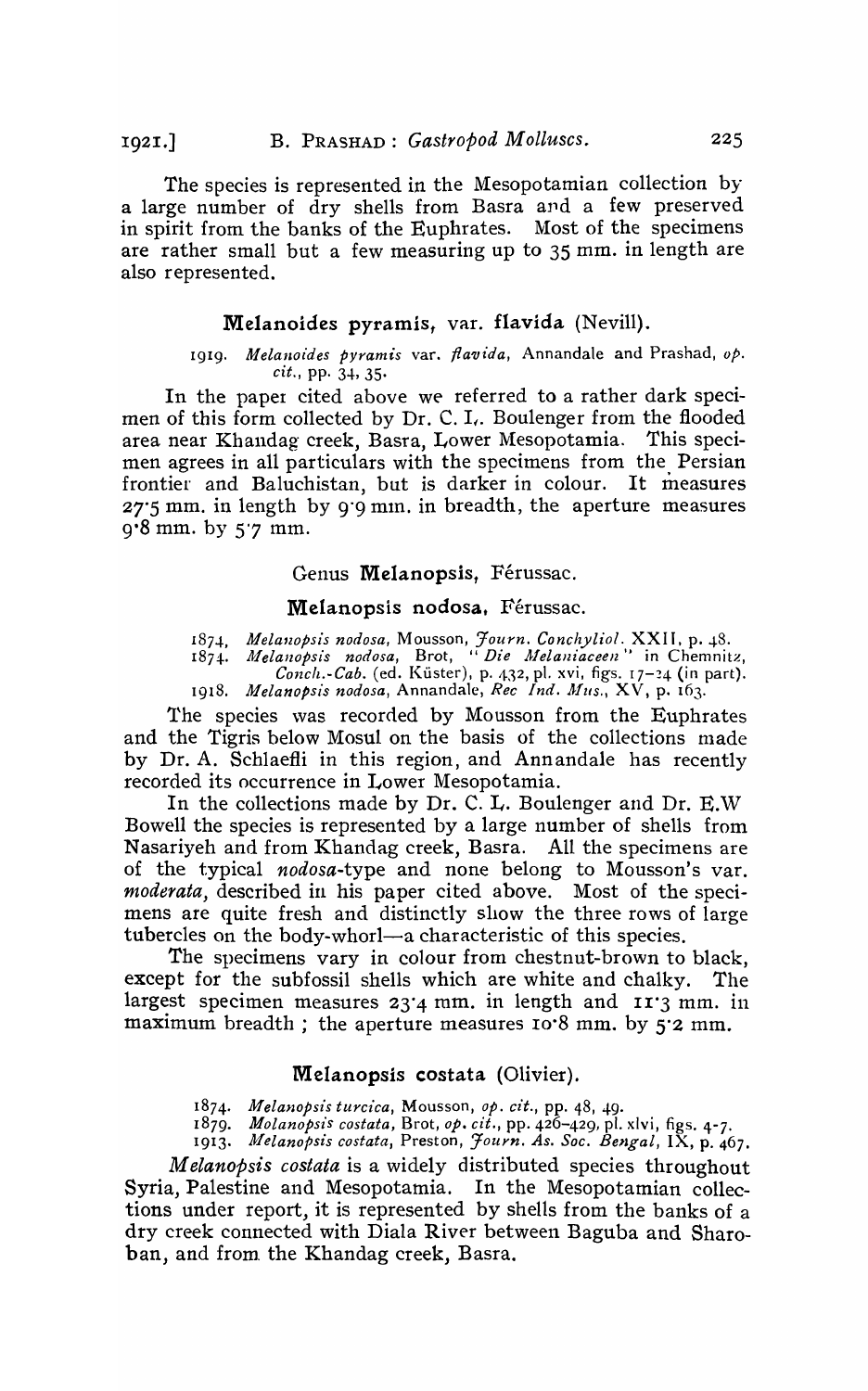The species, though closely allied to M. *nodosa*, is distinguished from it by the costae on the surface of the shells being more regular and continuous and in having two instead of three rows of tubercles on the body-whorl.

In the large series before me there are shells corresponding to Brot's figures of the *typical* form., var. Band *M turcica bellio,*  Parreyss. There are, however, intermediate forms connecting the various varieties and it is therefore not necessary to distinguish them as different forms.

# Melanopsis subtingitana (Nevill), Annandale.

1918. Melanopsis subtingitana, Annandale, op. cit., pp. 163, pl. xx, figs. I, 2.

This species has only recently been described by Annandale from two shells in the Indian Museum recorded as *M elanopsis* 



3.

FIG. 3.-Type-specimen of *Melanopsis subtingitana*, var. *laevis* from the creek connected with Diala River, Mesopotamia.

*costata,* var. by the late Mr. G. Nevill, and from two others from Mesopotamia presented to the Indian Museum by Colonel W. H. Lane. Dr. Bowell's collection from Basra also contains a good series of the species. These shells agree closely with the type-shells, except that most of them are a little larger and have the ribs more obsolete.

### Var. laevis, nov.

Two specimens from Mesopotamia, one from the banks of a dry creek connected with Diala River between Baguba and Sharoban collected 'by Dr. Boulenger, and the other from Basra by Dr. Bowell, are so different from the typical *M subtingitana* as to deserve varietal rank. Both the shells are nearly smooth and have the whorls much more regular than in the typical form. In other respects the two shells resemble the forma *typica.* 

*Type-specimen* No. M I1807/2 in the Zoological Survey of India (Indian Museum, Calcutta).